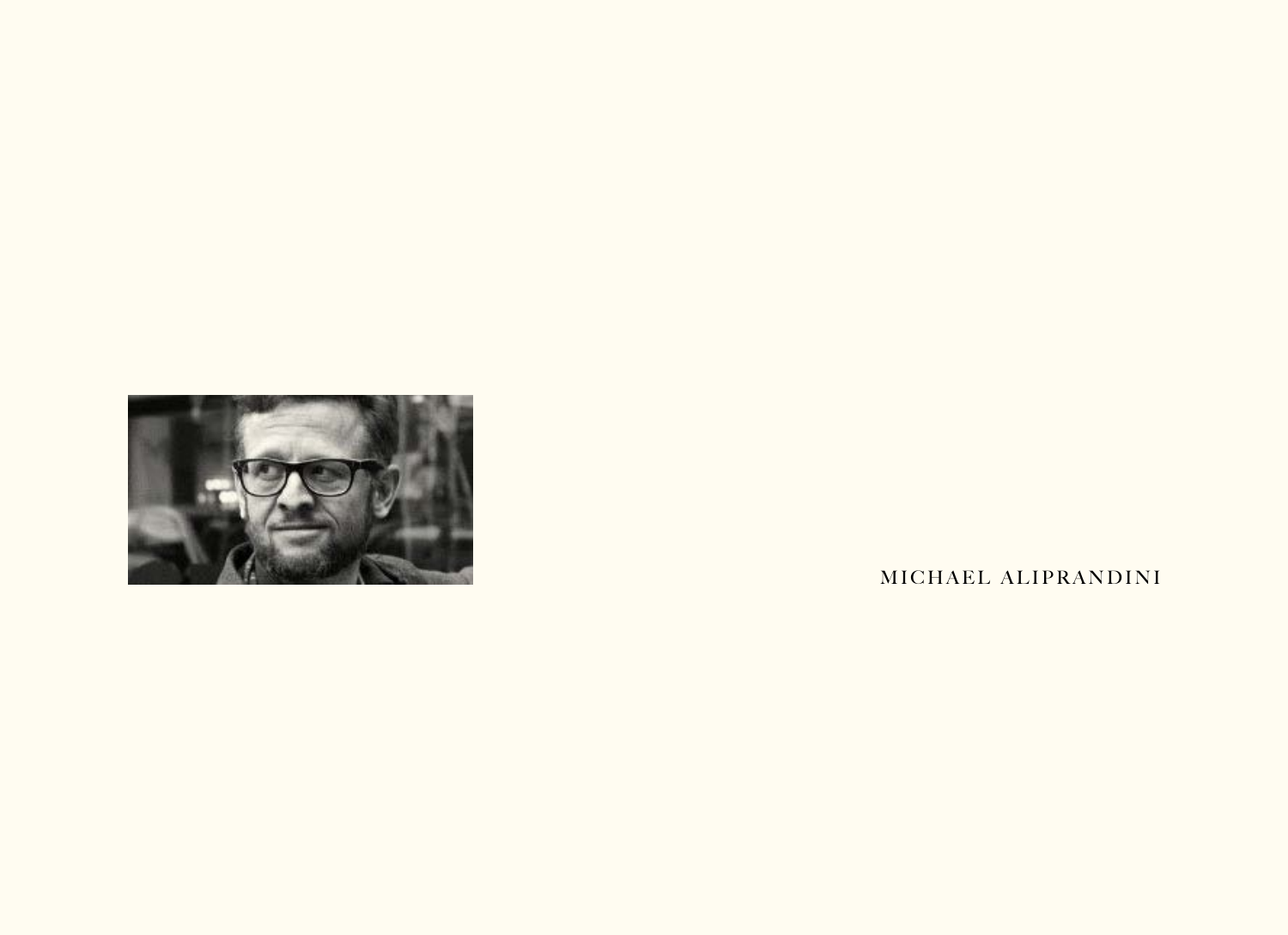# An Elegy Postponed aliprandini and the set of the set of the set of the set of the set of the set of the set of the set of the set of the set of the set of the set of the set of the set of the set of the set of the set of

Perhaps I'm a devotee of lost causes, but I would like  $\Gamma$  to make a stand for a mode of writing that exercises about as much hold along the swift networks of contemporary culture as messages once brought by day-runners over rocky Grecian soil. Whether ambitious or modest in scope, it is a mode of writing that surveys a compass of ground and then explores that ground from something of an intimate distance. Slowness, freedom, reflection, and direct address are its hallmarks, where practice and potential coincide. In short, and in a time when the form has been eclipsed by shallower, technocratic upstarts, I would like to defend, in a sort of quaint, conservative rear-guard action, the values of letter writing.

Back in the day, I didn't consider letter writing to be rear-guard at all. On the contrary, letters were a hip medium that I was passionate about from a young age. The origins of this passion are not hard to sort out. First and foremost, under the influence of youthful literary

aspirations, I may have misunderstood the meaning of the phrase 'a man of letters' and thought it sage to get a jump-start on exactly such a starry career.

Additional impetus came when I made an adolescent discovery in my small hometown library: the now outof-print, still subversive *High Weirdness By Mail* (1988) by one Reverend Ivan Stang. Profiting from its dense listings of fringe groups and off-kilter minds, one could write away for sundry printed material and paraphernalia. *Weird Politics—Left Wing*, *Bad film & Sleaze*, *Cosmic Hippie Drug-Brother Stuff*, *Weird Art*, and *More Weird Religion* were the sections I plumbed with the most enthusiasm. The short articles in the book and the high weirdness that arrived by mail helped define my teenage aesthetic. And while my aesthetics have changed, influential residue from that period no doubt remains—not least the sense that mail can bring word from 'out there,' beyond the confines of wherever I find myself at the time.

But up to that point an essential element had been consistently missing: an exchange with someone 'out there' whom I knew. As the last of seven children and a teenager in the habit of making older friends, I was the kid who stayed behind waiting his turn to venture out into the free world. Even counting the copy of *High Weirdness By Mail*, my horizons were circumscribed. In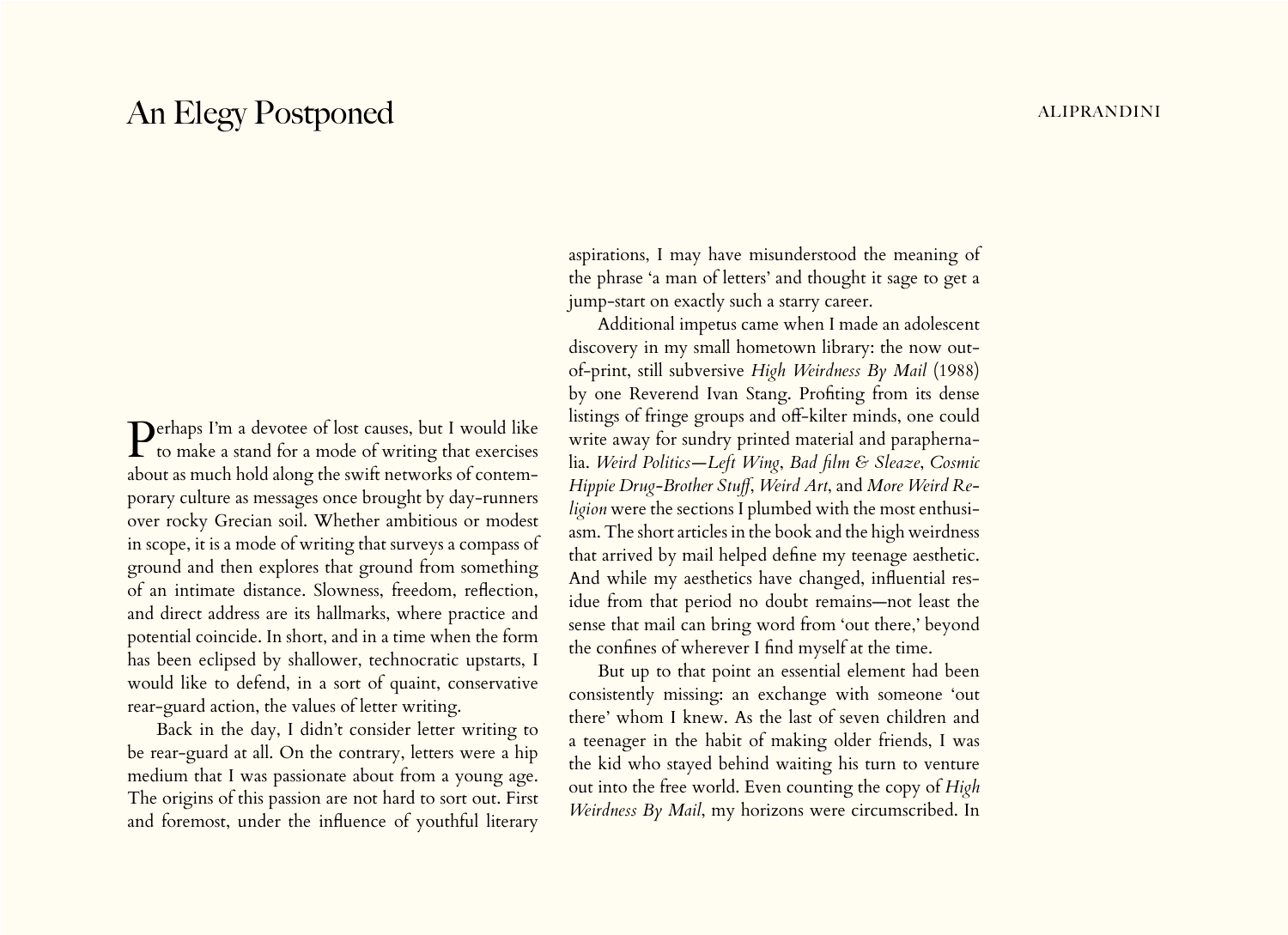hindsight, though, the isolation was fortunate because it pushed me to correspond with siblings and friends and thereby push creatively against the limits of that smalltown boy whose eyes were on the prize of becoming a sophisticated man of letters. The high weirdness would carry on for a while yet, but the terms had changed.

Thus the origins of what I consider my golden age of letter writing. It was to be a period that continued full-force through my university years and then through my first decade abroad, lasting in all about two decades. Though I never actually said it, I often felt like suggesting to friends that we spend time apart so that we could exchange letters, as if through direct address in written language, slowly delivered, we would best discover one another. My instinct seems to have been justified. Through letters I kept in contact, entrusted the stories of my life and was entrusted in kind, took measure of myself and my correspondents, and elaborated my ideas on any number of topics and experiences that vexed and inspired me.

I started using e-mail just after graduating from university. The letters continued, maybe more intermittently than before, but there wasn't any reason why the two forms couldn't—and can't—coexist: one form devoted to the quick and ephemeral, the other to the slower and more thoughtful. Yet speed and convenience are seductive and in the end impose their own values. I held out for a while by crafting letters and sending them as e-mails. Then a few years ago, the golden age entered terminal decline. I worked a lot, but not at my misconstrued career in letters. I wrote a good bit, stories and novels but rarely letters. E-mails, like ill-fitting symbols, came to stand in for them. They tended to be the worst kind of e-mails, too, glib and facile, bored and boring, written in pixelated prose that lacked for depth and nuance. And just as I wrote few letters, I received few letters. The common ground staked out and explored over the years was turning arid.

My inspiration to undertake this rear-guard action stems from the by now ignominious sense that, in giving up on the form, I lost access to a constellation of values that other forms can neither fully promote nor satisfy. For the record, they are values that lie well beyond the more superficial and fetishistic components of letters, the stationary, the stamps and postmarks, the handwriting all components which tend to be mentioned when someone waxes nostalgic about 'the lost art of letter writing'.

So then what have I squandered, by failing letters? What kind of discourse do I aim to protect?

Similar to the notebook and journal, the letter is ca-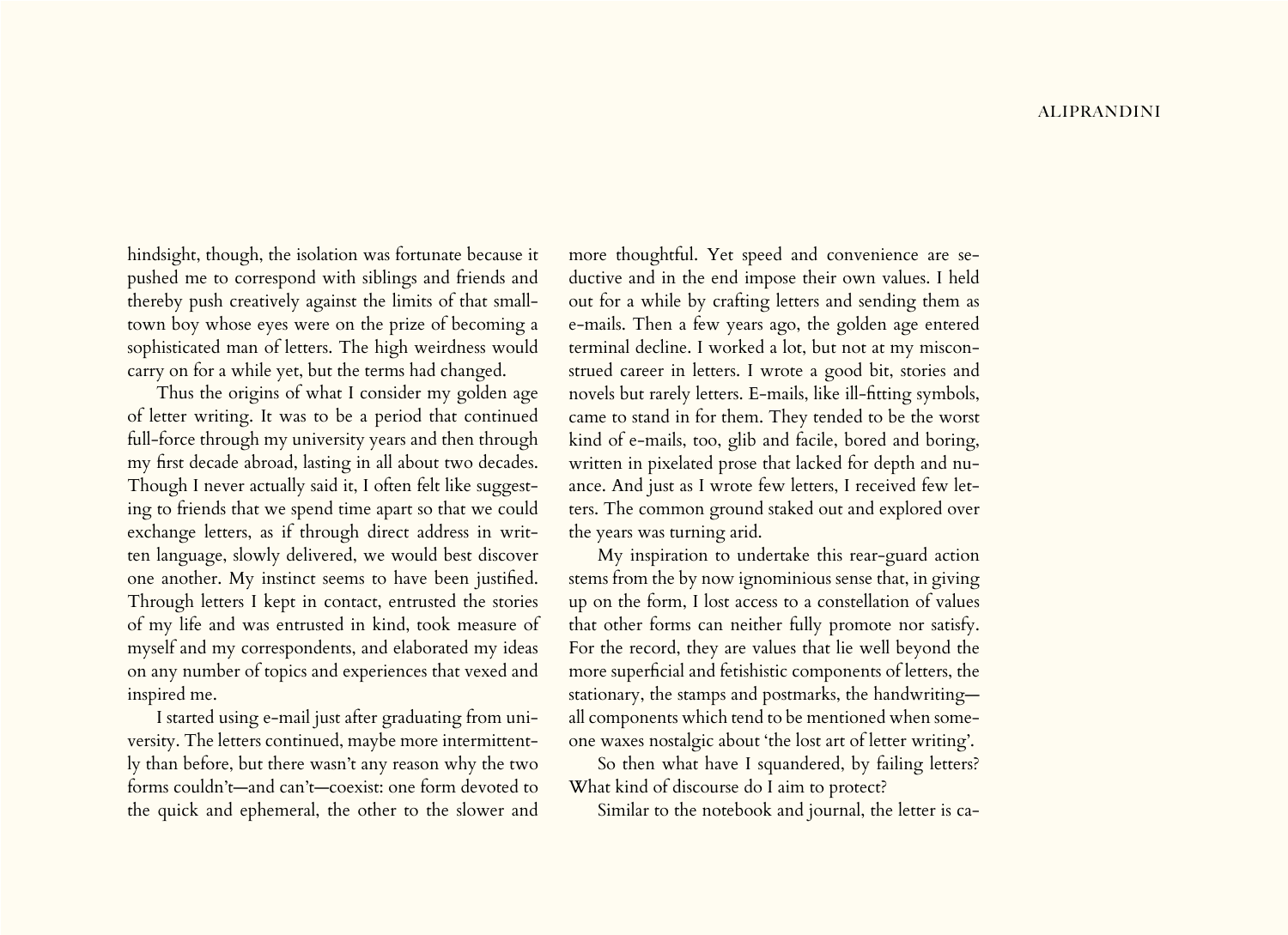pacious. Philosophy, anecdote, reader response, every sort of essaying can find space within it. Unlike these other forms, the letters that concern me here are intimately addressed to particular individuals. In a correspondence that lasts, they are the two sides of an active, delayed dialogue, without which they are not letters.

It is dialogue that gives letters an edge over journals. Letters can have the intimacy of a journal yet head off a large degree of its petty complaints, its degrading solipsism—too often the result when an audience is absent. The best letters combine deep disclosure with a tacit agreement not to descend into the murky chambers of the unaired self where even the most intimate guests should not be invited.

By holding that dignified line, an exchange of letters creates the territory across which the exchange takes place, land of light, air, time, distance, perspective. Together these elements make for one of the preeminent curiosities of letters and, to my mind, one of their foremost strengths: the rarefied commingling of distance and intimacy. My peripatetic life, which has absented me from any stable community, has only augmented my need for creating meaningful, shared spaces. Letters are a moveable refuge that is written into being and sustained through writing.

The mediation of language, of written language, is paramount to the enterprise. Talking has its charms and strengths. Talking is practical, immediate, and easy, and all but intrinsic to the human condition. Yet for every conversation that yields a frisson of excitement, there are scores that are banal, facile, or sloppy, that slur over chances for genuine insight. Writing can be talky and talking can be formal, but talking and writing are radically different idioms. Neither can stand in for the other.

Nor does conversation tolerate much delay. With letters, on the other hand, delay is one of the rules of engagement. It may appear tedious or unnecessary, a slowness to be factored out at the speed of one's Internet connection. But as with any sort of game, so with letters. Changing the rules can forfeit the game—or, in this line of argument, the values. Maturity, even while it may be loath to lose out on convenience, is thankfully less taken with immediate gratification. Maturity recognizes that time distended is time won and time won is a temporary, artful dodge of the eternity in store for us. Better to cultivate our land than rush to dig our graves.

I haven't kept copies of all the letters I wrote during the golden age, and they have in the main most likely

•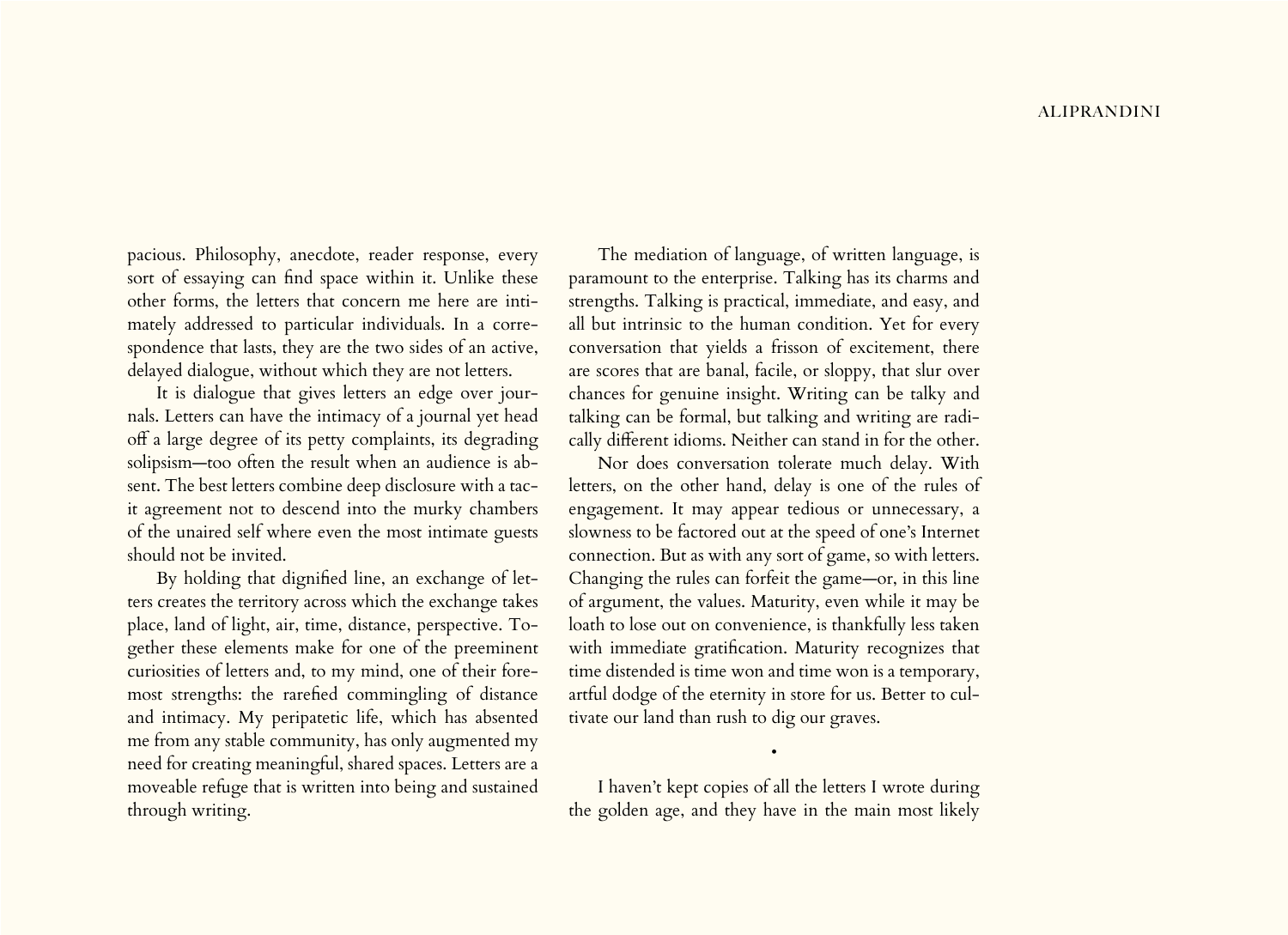been thrown away. However, because I wrote letters, I also received them.

The sense of having lost access to a vital mode of expression came principally through these letters. Acting on a hunch that they comprised a time capsule of personal histories, I kept them stored in a crate in my parents' house. Last summer, troubled by the fact that I was neither writing nor receiving letters anymore, I decided to read through stack after stack of them. Several hundred letters later, it was much more evident whether the letters were a treasury and, if so, the nature of the treasure they held.

They arrived with postmarks from Chile, Ethiopia, Russia, Ireland, England, and a number of American towns and cities. They reached me in in the USA, Russia, Turkey, Ethiopia, Italy, Ireland, Indonesia. The envelopes are decorated with quotations, stickers, sketches, collages. At times I'm addressed with a peculiar inflation—Sir Michael Aliprandini, for example, or Michael Aliprandini, Boheme, or Michael Aliprandini, Esq. The stationery ranges from standard lined notebook paper to homemade paper to less common materials like birchbark, plastic, cloth, and sheaths of bubblegum wrappers. Many are handwritten; others are typed, a few on a typewriter. In addition to the letter itself, some include drawings, clippings, and photographs.

I've kept at least one letter from each of my correspondents, in the interest of preserving his or her voice. They are in turns funny, sad, vivid, well or poorly written. They contain bursts of emotive power from unexpected quarters. In the finest examples, individual style and self-stylizations reveal their writer in microcosm. In each there are qualities worth preserving, often less in the letters themselves than for the values they represent. Taken together, they inspired this double maneuver, rear-guard then avant-garde, as if I am undertaking a mission to record a habitat before it vanishes, in the ultimate hope of rescuing it for the future.

I've held off the voices of these men and women of letters long enough. Here then is an informal case study of twenty-five correspondents as they go about animating the letter's formal components and limning a host of themes.

The openings—

*To write a whole letter in Limerick An odd idea that might be slick So I'll try as I might If it works, a delight*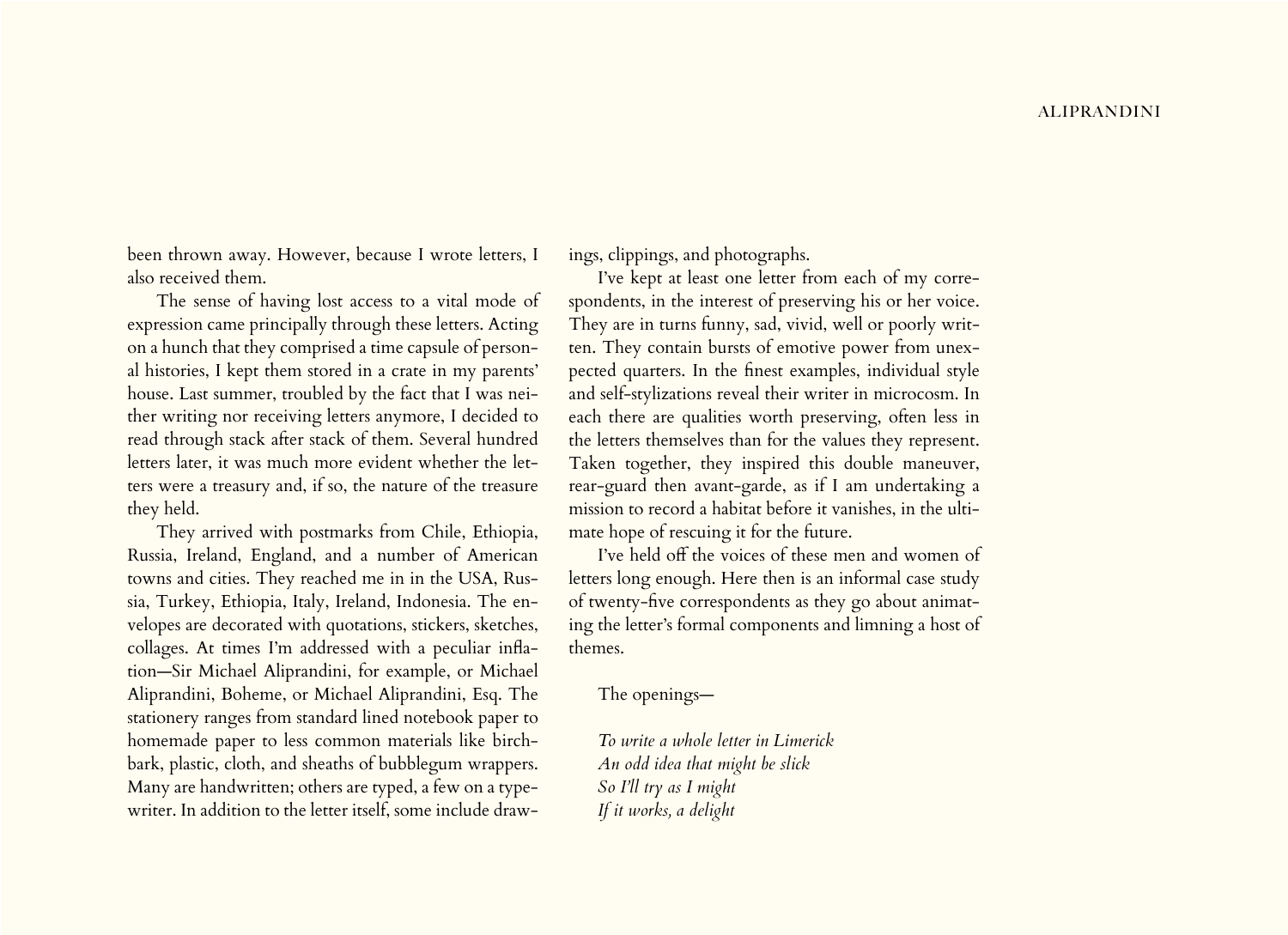*Will surely be easier than Slavic.*

*Sat. 9:30 a.m. Hot, sticky, humid, trailer vibrating from cooler being on, 10,000 maniacs playing on the box, bowl of cereal in one hand and pen in the other. This is the way my first of two days off of work has begun.*

*•*

# Apologies for not having written sooner—

*Please forgive me. I have only just started to win the battle against my crankpot condition and any communication problems arising thereof...My problem is that I wanted to write to you about everything I have experienced or thought since we parted—in other words to make my letter complete; but Rob said to me the other day, as I started complaining for the nth time, 'Don't write a masterpiece, write a letter!'*

*I am sorry I didn't write sooner to thank you. What excuse can I offer for bad manners? None I suppose...just general lack of focus and follow-through skills brought about by stress, lack of sleep, apoplectic seizures and knuckle-white gripping tension from working with motherfuckers, I suppose. Please find it in your heart to forgive me.*

*•*

*A thousand apologies: I have been a bad correspondent whereas you have proved to be exemplary. I sometimes have times when I don't wish to correspond. They are generally times of change and/or difficulty. I wait until they are finished (or feel finished, which has to be the same thing?) But please, do not be thrown by my intermittent gaps, I do not wish to lose contact with you, and your letters and postcards as in your last one from the Dolomites are received with extraordinary pleasure.*

*•*

*This, my friend, is the only excuse I have for not writing sooner...I can't seem to get back to me, and I don't know where I am or why I have gone to get here, or who or what it is in my mind that makes me start spinning my mental wheels at an incredibly fast but random speed...smoke, putrid smells, bones crushing, wailing cats sounding in my head. I lack focus, control, and am overcome by fear, a sense of being hunted, attacked, and a desire to flee.*

*•*

*To write you is to have to tell you, it is the only honest thing to do. To paint my daily activities and intellectual curiosities in any other color would make me dishonest to you.*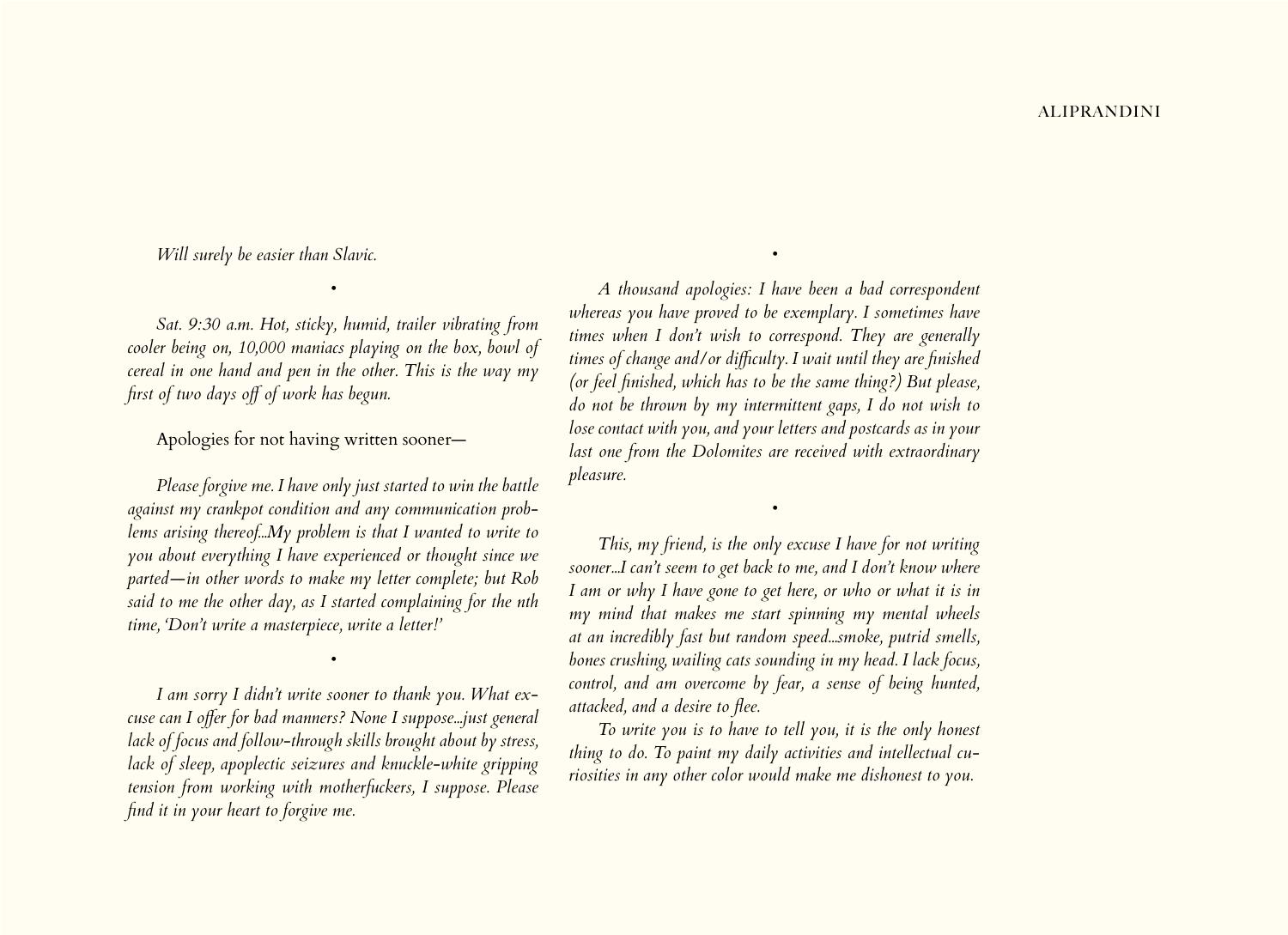### On letters—

*How will you start the letter you are going to write me soon? What nonsense will it include? What prose? Ask yourself, what does a letter want to be?*

*•*

*I have found it, my typewriter, that is, a fifty-some-yearold machine which I purchased for \$20 from a friend in Santiago. You must excuse the messiness of the letter as I am unaccustomed to typing with such an antiquated device for one, and for two, the machine is in fairly poor shape. But I trust you will be able to decipher my intent. The marking on the front of the typewriter reads "HERMES 2000" and I hope that perhaps some day with enough practice, prostration, and deceit, this may indeed become a messenger for the gods or the devils, or both...I was given a Mapuche drum, which I have placed next to my typewriter to pound upon when I have writers-block, or when I feel too intoxicated to write.*

*From conversations to letters once a week is a change, and I'm not sure friendships last that way (do they?)—I guess I'm addicted to the real live thing, instant reaction, eye contact even silence.*

*•*

*This letter requires celebration should the envelope escape the dead-letter bin, and you per chance are now reading it. Honestly, Michael, the address is what your mother gave me, I swear. Never would write to expose [her] as whacko, nor myself as led by one...Great letter you wrote, so very well composed with its refreshing dots of interest and humor, the exciting cultural places you've experienced [in St. Petersburg], the details you've shared with us. Love that, flat love that! A cousin, then a niece, have returned from European visits with not one story to relate. What a waste, just as well be a cricket at the local MacDonald's.*

*•*

*I enjoyed your latest letter—It had a certain art to it, a depth—thought. Bravo to your possession w/ living. You are perhaps only the second person I know who spoke of life beyond what happens to you daily.*

*•*

*I will write more and e-mail less, the immateriality of electric communication bothers my primitive heart.* 

*•*

*•*

*Last but not least I want you to reconsider your abandon-*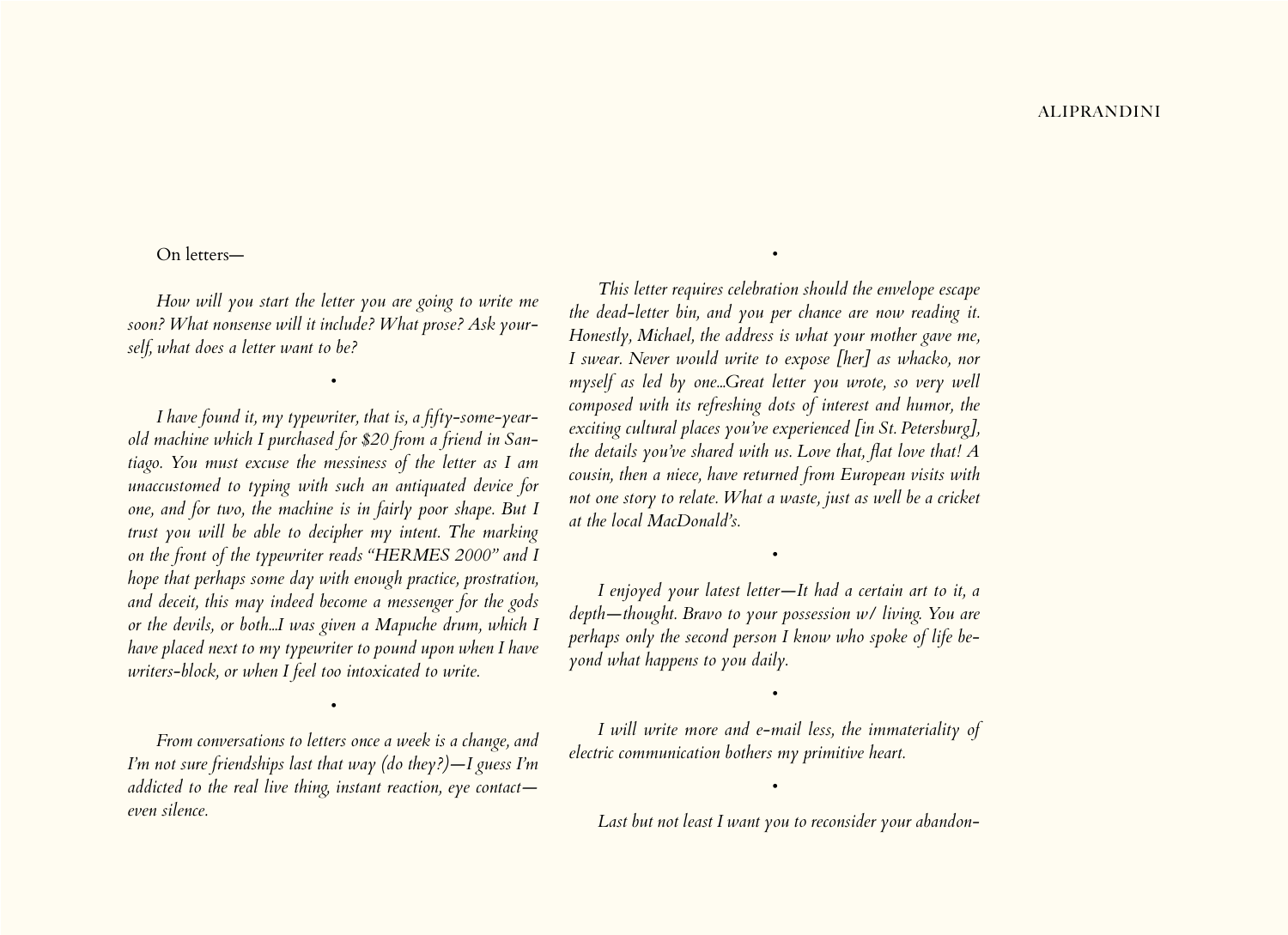*ment of the letter form. It is the closest thing to essay-writing, which is a very rewarding form.*

# Advice—

*I am about to ask you to do something for me that I don't know if I have the right to ask you. Well, here it goes! Please don't settle for Arizona State University. Challenge yourself. Go away if you can. I know it's hard and seemingly impossible, but don't assume you have to go to ASU the first year. Apply to Columbia, NYU, Stanford...wherever. If you don't get in, no big deal. If you do, you could wind up in a wonderful educational setting. Believe me, I am not bashing ASU. But there is more, Michael darling, so much more.*

*I have got a few things to say about your letter. First I don't think I like your hectic life. It seems to me you are living the bustling life of the typical American only in a foreign country. Maybe it is when you travel you are hurried. I hope in your Italian village you live in a slower, more leisurely way befitting an intellectual. Otherwise I don't know how on earth you could finish another manuscript?*

*•*

From the groves of academia—

*Finally I will settle down again into the joy of academia and will have endless hours to dedicate to reading and study. As I stand on this threshold, however, I hesitate. I must admit that I'm a bit nervous about the possibility that I will fail. It is not that I fear expulsion, rather that this too will prove not 'who' I am. If not a professional and not a student, then what?...Yet again, maybe I will succumb to the comforts of student life and I will be safe for a few years, safe in knowing that I have a 'cover' of respectability and dignity...So I pick up the books and the backpack and diligently I will take notes and nod my head and hand in everything on time and maybe no one will know, not even myself, of what else there could be.*

*Several weeks ago I read a synopsis of the personal writings of that famous Columbia University professor, Lionel Trilling. His professorial story, although no one really knew it at the time, is one of 'a university teacher who had never got to write.' At the age of 28 (haunting the similarity in age, isn't it?) he writes in his journal: 'And how far-far-far I am going from being a writer—how less and less I have the material and the mind and the will. A few—very few—more years and the last chance will be gone." In those nascent years of formalized learning and in his first journeys into the business of looking smart, he feared that he, like almost all academics that he* 

*•*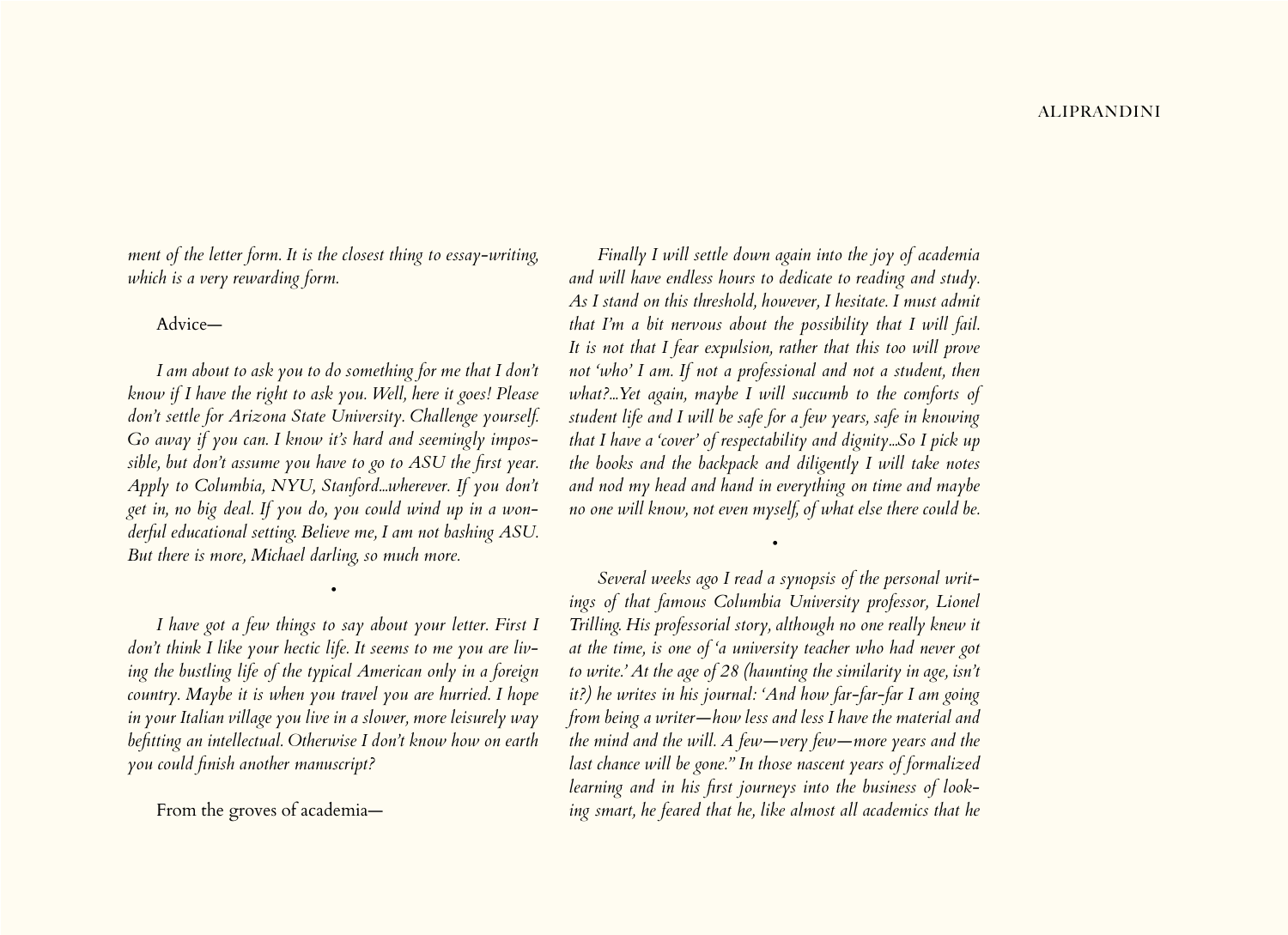*knew, would 'grow weaker and weaker, more academic, less a person.' I cannot tell you how honest and true his observation is from my own encounters with academia.* 

*The undergraduate years are ones of joy, times dedicated to reading, expansive learning and much drinking and dreaming.* 

*But then graduate school becomes oddly depressing. Why? It is because as an undergraduate you get a taste of how freeing learning can be, but as a graduate student you see behind the university and realize that in such institutions learning is used as a tool of power. Knowledge in such circumstances is not freeing but enslaving. Professors bicker and back-bit, they are jealous little children who lash out at colleagues who have books which sell better, and learn to hate those who have been invited to more conferences (coincidentally, the epitome of the ridiculousness of taking a professorship as a vocation; conferences are chances to exert your own theories laced with neologisms, mock others, and maybe sleep with a graduate student who believes in all of your ridiculous gnashings of teeth).*

On love and lust—

*Enough of academics—I am in love! I know, I know, but I also know that you will never pass judgment on me. Therefore, I can always tell you about my trials and tribula-* *tions in the department of love...You see, Ed has a wife...I tried to remain faithful to my moral code and tell myself that this was wrong, but it just felt right...Well, let me give you a bit of advice: If you ever feel that you must stick to your convictions, DO NOT involve any sort of mind-altering substances! The next thing I knew I was kissing him with every ounce of my existence—I awoke some hours later in his bed while he was playing with my hair. (His wife is in Russia.)*

*Last night in Baiardo—'I'm so glad to have you and it's getting worse,' as the husky voice of Morcheeba says. Simple but to the point. I love you so much it almost hurts...You've given me a time out of time, a time out of life—almost surreal. As you told me one day in surprise—you exist!*

*•*

*•*

*Oh by the way am not pregnant thank god and guess what? I might be getting married to Hector. Babe, he finally asked me this past weekend. Stacy [her daughter] is all pissed off because she doesn't like him at all and either do my Mom & Dad because he's a Mexican so please don't say anything to them about this okay even Stacy doesn't know yet. But Michael I love this Mexican and I am going to marry him. I don't know the date yet because am really kinda scared you*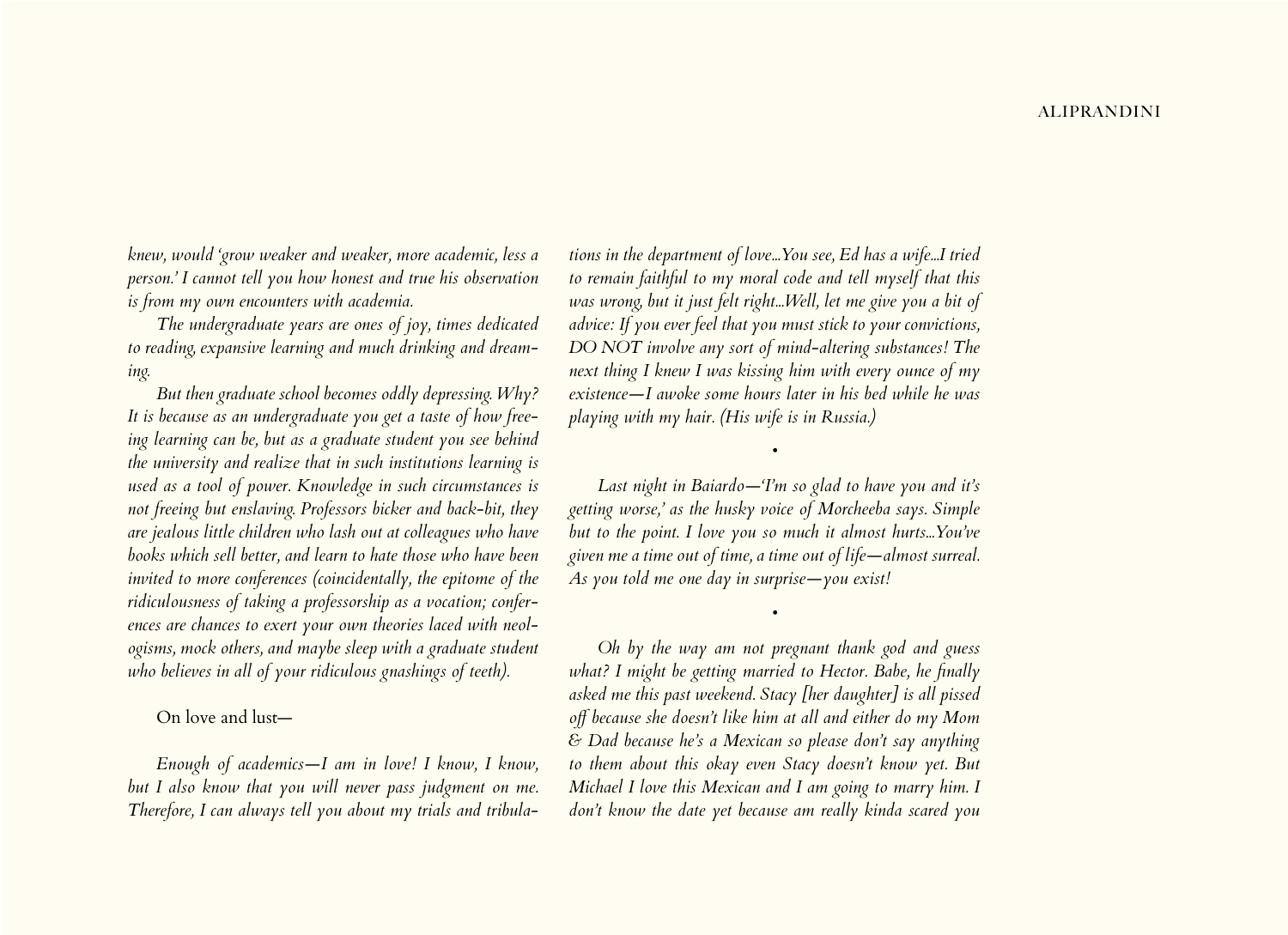*know what I mean. This will be the 4th for me and number 5 for him but I sure love this ass-hole.*

# and anguish—

*Well Michael a lot has been happening to me. Well first of all we kicked Tommy out in May, remember him? Well he wasn't helping Mom pay bills so she kicked him out. Michael I still love the (fat pig). Am still dating him behind Stacy and Mom's back so please Mike this is our secret, and you will never believe this one, I gotten pregnant by him. I found out after we kicked him out, can you believe that all this time with Vincent I wasn't, remember how worried I was about it at the time and now I was with Tommy's baby. Was, Michael. I had my first abortion on May 25th at 3:00. It didn't hurt at all like thought it would. It's a terrible feeling knowing you had a baby growing inside. I was 5*½ weeks at the time. I didn't know where Paul was until it was too late. *He wanted me to keep it but I was just too afraid he wouldn't help me support it, know what I mean? And now I hope am not pregnant again because you're not supposed to have intercourse for 2 weeks and on Thursday he put it inside of me but I kicked him in the stomach before anything happened so am praying nothing did because, Babe, things are starting to look better, am going to start working at Mesa Lutheran Hospital across* 

*the street which pays \$6.39 an hour. That's where I've always wanted to work so maybe now I can start paying my own bills but Michael a part of me still loves that con man Tommy, that's what Stacy and Mom call him but I just can't help myself. I still love him. Am I stupid or what? He's supposed to come down tonight to pick me up. I left a message at where he works. I've been staying away for like a week to see if I still want him and Michael I do. I must be crazy. I've been writing to a pen pal in Australia. He's 53, works for the government. We've been getting kinda serious through letters and now he's coming out here in aug 10th to meet me & my mom. I get 2 letters a week from him. One audiotape. I've got to mail him one out tomorrow or he's going to disown me. So see Babe am all confused by 2 guys. I love Tommy, want to have his baby again but also to chance it with Mike, maybe to even go to Australia. Am just so confused. Do you have any suggestion on my rotten life? As for Stacy, she's staying away from men. Maybe she's the smart one.*

Quotations—

*"De repente me canso de ser hombre."—Pablo Neruda*

*"Fellas, don't drink that coffee. You'd never guess. There was a fish in the percolator."—Pete Martell, Twin Peaks*

*"LITERATURE IS ONE OF THE SADDEST*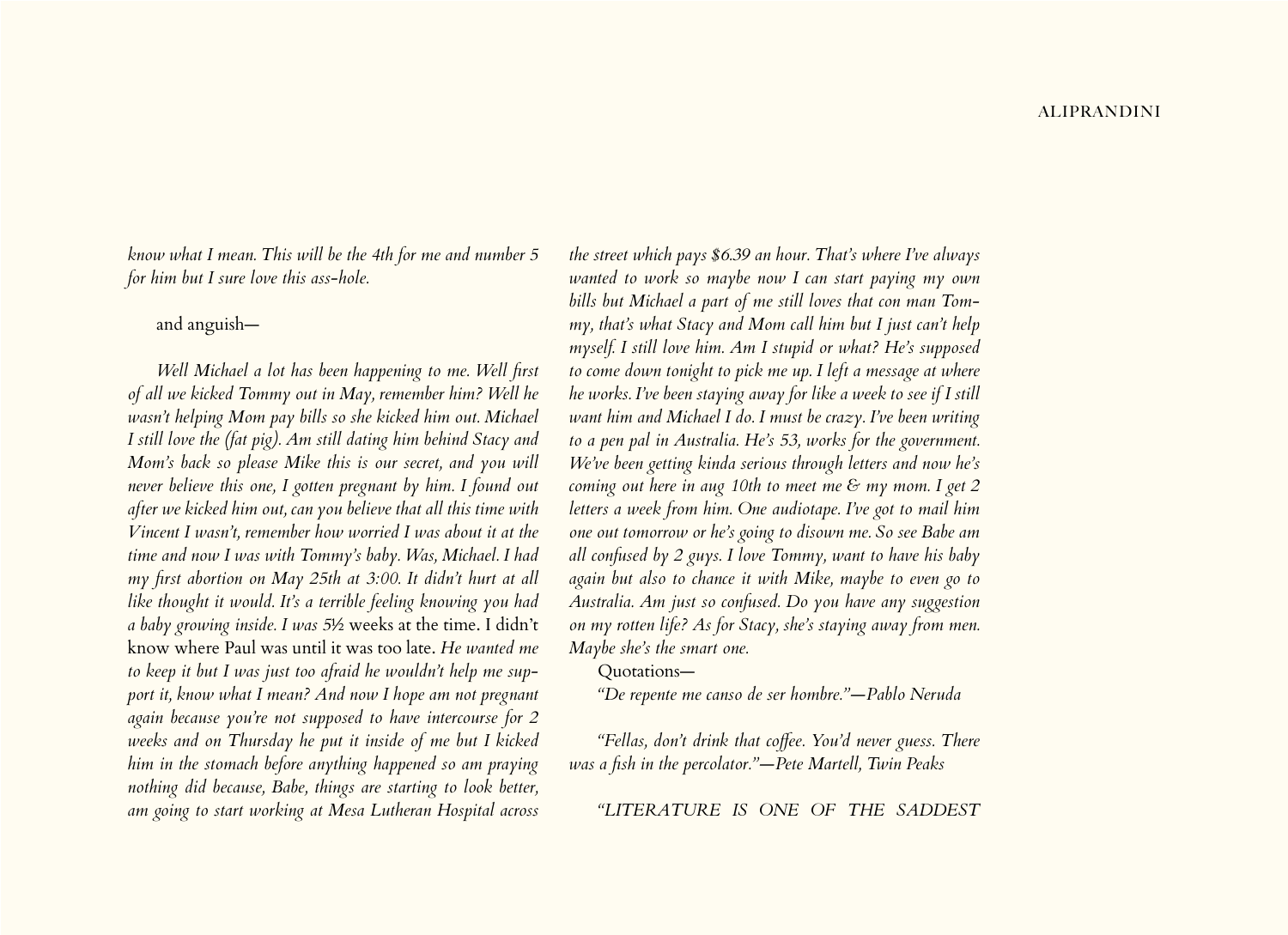*ROADS THAT LEADS TO EVERYTHING."—Andre Breton*

#### Reader response—

*I take back what I said about Byatt's book. There is a reason for her "in depth" and seeming obsession with "far out" sexual material. However, I can get along just fine without going off in that direction.* 

*Among other first-rate third-eye openers, I would name Viktor Pelevin; to say the least, he is the only present-day Russian writer that deserves any mention at all.*

*•*

*Did I say that William Faulkner is a bit tough to figure out? Am I alone in this thought?*

*•*

*I am taking a break from Faust and supplementing it w/ Rosencrantz & Guildenstern. I am sure to return to Faust, but the book was much too heavy to hold in the pool.*

*•*

*•*

*The opening months of this year have seen a rapid expansion in my reading list. [Our sister] said you told her 11 books in a year would save her soul. At that rate I am well on my way to salvation.*

# Analyses of my shitty character—

*You are a weak weasel. I don't believe almost everything you have typed about me on that cold sheet of paper. I have to say that I'm glad to see you actually have any strong emotion for me at all being as I have often thought of you as a machine...It takes two selfish people to not see how wonderful the other is and you well know I admire you, I love you, and I have learned a lot from you. You have helped to shape my life and I am very grateful to you for this. Unfortunately for me, you helped me in my craft and strength of thought in ways reminiscent of a mathematician. I learned about love, dedication (to people), and loss from everyone else. I am very sensitive and needy, yes, but the rewards of knowing me are not for the coldhearted. You lose this time—I do very much love myself; I know this well. Yet I also love many, many other people. It is something very easy to do and very rich in its rewards. That was the one thing I thought you would come around to experience, to perhaps become more human.*

*•*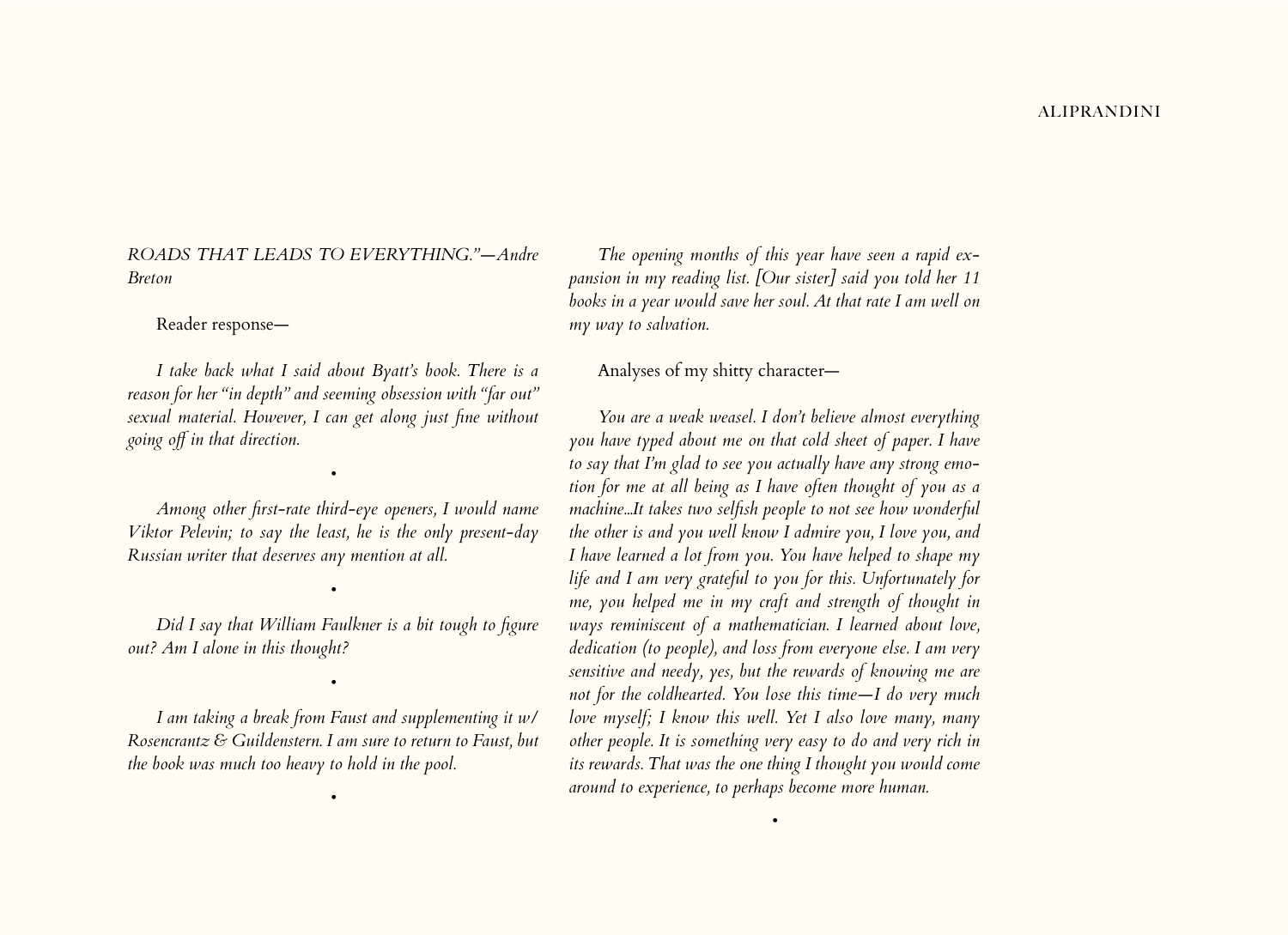*You have a different heart.*

Explicit historical markers—

*Oh yes, and one final tale of the end. I was reading in Newsweek how the year 2000 may really be the end, and it will be the fault of computers. (1996)*

*•*

*Please let the Russian people know that there are a few Americans that are more concerned about the effects of the Russian economy than our president that is in heat. It is a circus here. Six & seven year olds are asking what oral sex is because it is now a common household word. (1998)*

*•*

*[My wife] and I are finally becoming accustomed to life in this land of routine, weekend leisure, mobility, and above all else, stability. America is the great monument to security these days, seemingly the only nation on earth unfazed by economic disaster, revolution, civil war, and extreme poverty. This is at once disconcerting and truly welcome. No, there is no daily stimuli which shocks, provokes, unsettles but there is plenty of time to breathe, take for granted and enjoy the simpler more familiar aspects of life. (1998)*

# Anecdotes—

*There have been some good yuck yuck moments too such as Sat. evening, my first in Cork. While walking along in the city center I passed several teenage girls and one exclaimed in a strong Irish accent: "Did ya see 'im? He had a hoooooooooonch back! A hooooooooooooonch back!" As the distance grew I could still hear her: "A hoooooooooooooonch back!"*

*My dad hired a receptionist the other day who reported for work, left to take her first coffee break, and never returned. When I sip coffee at work, I think of her and what she may be doing.*

*•*

*•*

*The local taxi driver in Contulmo has been arrested and sent to jail. He got drunk at five in the morning and drove around the plaza at high speed, doing doughnuts and shouting the name of his wife (one of my coworkers who was jailed for embezzlement). Unfortunately he was sent to a different jail than his wife, which means I will now have to send cigarettes to two different prisons, testing the limits of my generosity and Peace Corp spirit.*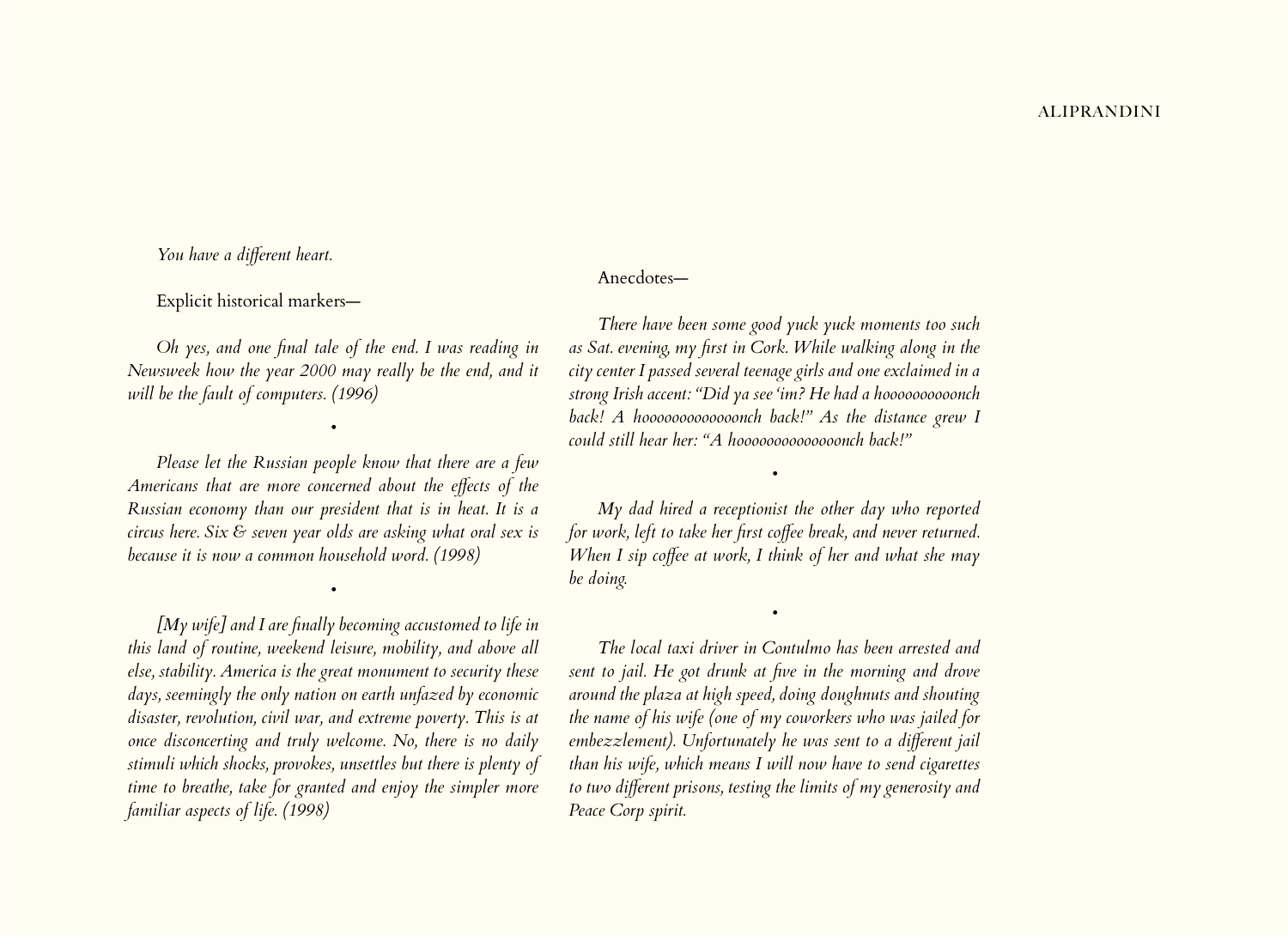*One of the guys...had told Simon of a banya where women could be had...My oh my was I so surprised by this sudden turn of events. 2 very pretty and friendly girls turned up and we had a great fun time although I was too nervous to be a fuck machine but really enjoyed myself.*

*•*

# Big questions—

*The last point of the Alaska trip is the realm of discussion I have had, largely with myself, concerning mundane lives and the absence of danger. What is the point of most lives? Merely to live as long as one can with minimal discomfort or threat? Not for me, I have found. There is this fine line between a foolish act and a brave act. It changes. It looks different from the spectator point of view. It looks different in hindsight. I find it important to find a limit, to push that limit, and yes, at times, do some creative recovery if all does not go well. I do not mind this, but I do not like to subject others to it if they do not go willingly and with abandon. Risk is beautifully indeterminate. Anything can happen. Prepare the best you can and sally forth. It is the fact that anything can happen that keeps life interesting, that keeps it full. But one must pursue that fullness, it won't always find you. I leave this thought undeveloped and hope it does not scare you away from telling me when your* 

*next major block of time off is and what, where, how you plan for us to do with it. Surely these thoughts have rattled in your mind for you now find yourself in a very foreign place, with the unknown all about you, and the very thought, though it causes our mama to fret, brings much envy and admiration from me.*

*•*

*What if we [Americans] don't fully exploit our bounty?... What if I were just like all of those other 5 billion souls on this planet of entropy, what if there was nothing special, exceptional at all about me? What if I had to struggle to eat? To find water? So what if I were just a poor campesino in the Chilean countryside with good friends, a small stash of wine, and a house that shook when the wind blew? Cold showers, no phone, floors that revealed the earth beneath my feet? What if my children did not have degrees from important universities or the newest fashions in clothes, toys, and braces? Would I be cheating them? After all, I have had all of these things—have they made me who I am? Would it be cruel to decide for that they do not need university careers or a swimming pool or access to high technology?*

The closings—